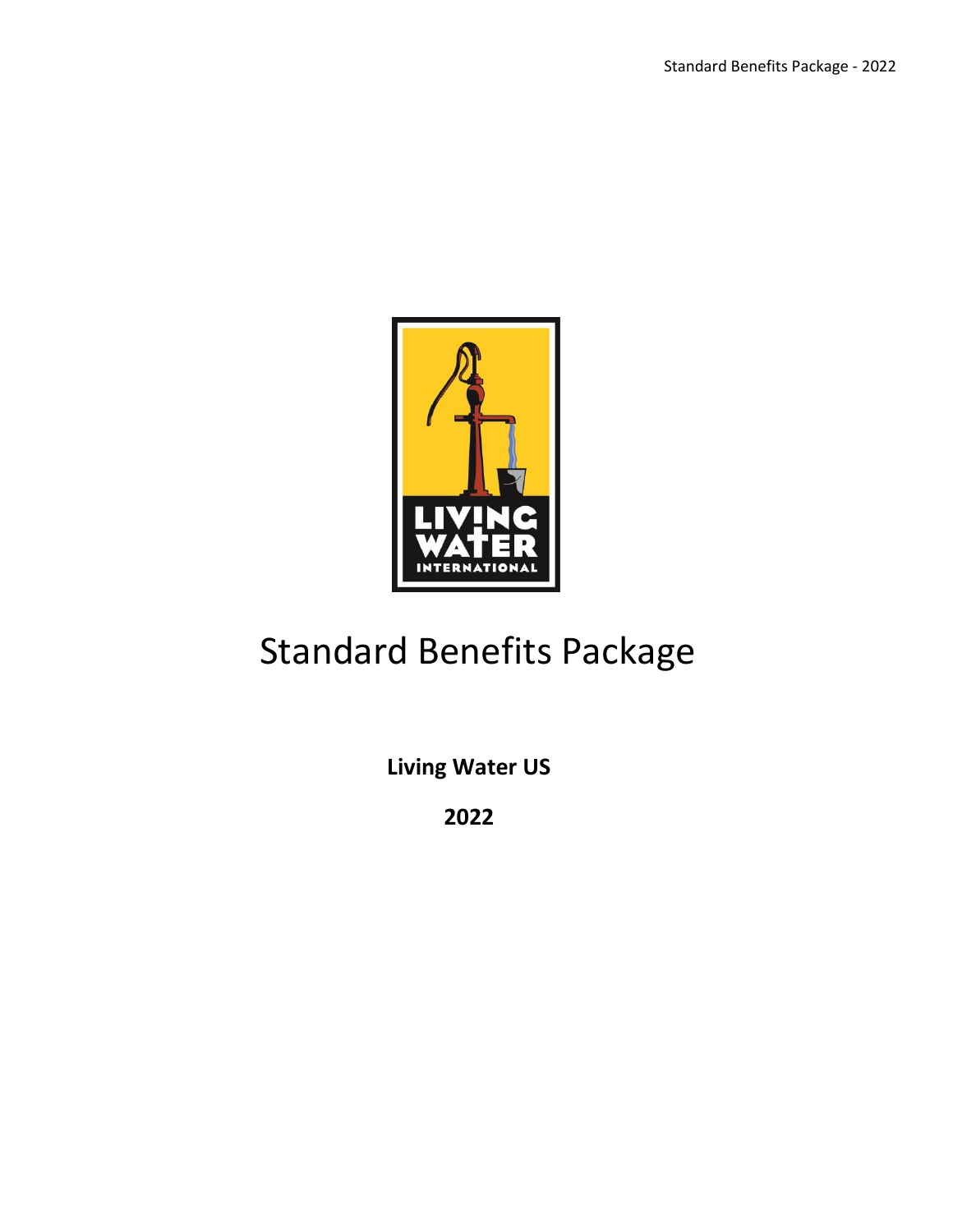## **WHO IS ELIGIBLE?**

You are eligible for benefits if you are:

• A full-time employee regularly scheduled to work at least 30 hours per week

#### **A) Health and Wellness**

- 1. Medical Insurance
	- Living Water covers 88% of the medical premium for employee coverage
	- Living Water covers 60% of the dependent medical premium coverage
	- Living Water reimburses a portion of your out-of-pocket expenses through an HRA account (\$1,000 individual; \$2,000 family)
- 2. Dental Insurance
	- Living Water offers one dental plan option
	- Living Water covers 50% of the dental premium for all levels of coverage
- 3. Vision Insurance
	- Living Water offers one vision plan option
	- Living Water covers 50% of the vision premium for all levels of coverage
- 4. Basic Life Coverage
	- Living Water automatically enrolls all eligible employees into a Life Insurance plan, which pays a benefit to your beneficiary equal to one (1) time your annual base pay
- 5. Basic Accidental Death & Dismemberment Coverage
	- Living Water automatically enrolls all eligible employees into an AD&D plan, which pays a benefit to your beneficiary equal to one (1) time your annual base pay
- 6. Short Term Disability Coverage
	- Living Water covers 60% of base salary up to 12 weeks
- 7. Long-Term Disability Coverage
	- Living Water covers 60% of base salary after the 90<sup>th</sup> consecutive day of disability

#### **B) Retirement**

- 1. 403(B)
	- Eligible employees may immediately enroll in a 403(b) Retirement Plan
	- Living Water will match employee contributions up to 5% (regular base wages and OT only)
	- Vesting Requirements participants are considered fully vested 1 year from date of hire
	- Employees who choose to participate can select to have their contributions pre-tax or post-tax (Roth)

#### **C) Time Off**

- 1. Short-Term Leaves of Absence (PTO)
	- Living Water permits employees to be absent from work under certain circumstances, including sickness or injury
	- You begin accruing PTO hours on your first day of work with Living Water
		- Accruals are based on your regular hours worked and the number of years you have worked at Living Water
			- $\circ$  Employees with less than one year of service five days paid absence
			- o Employees with one or more years of service ten days of paid absence

#### 2. Vacation

- Living Water grants annual vacations with pay to regular full-time employees. The accrual rate is based on your hire date. The accruals are based on your regular hours worked and the number of years you have worked:
	- $\circ$  Years 1 -5 10 Days
	- $\circ$  Years 6-10 15 Days
	- o Years 11 plus 20 Days